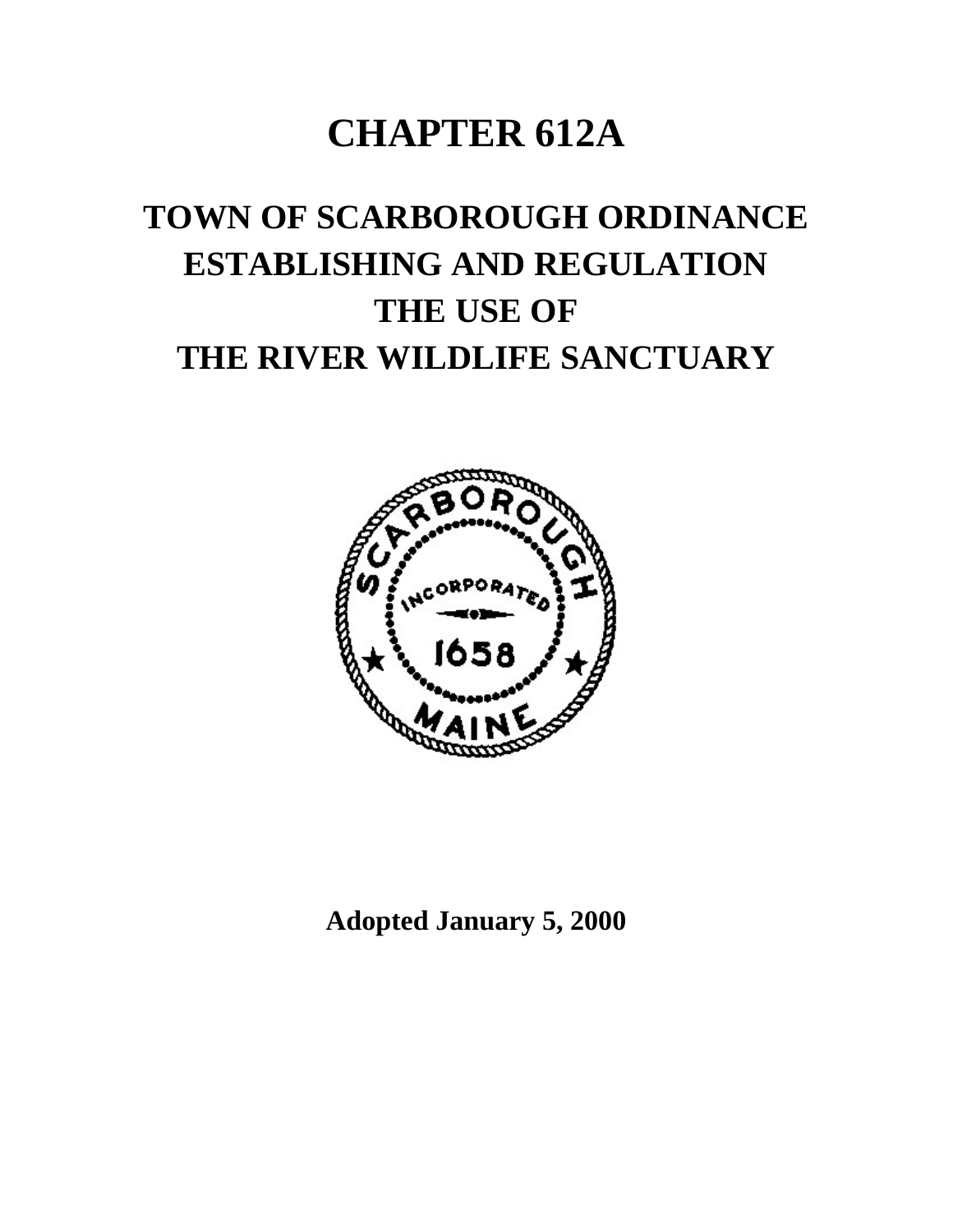### TABLE OF CONTENTS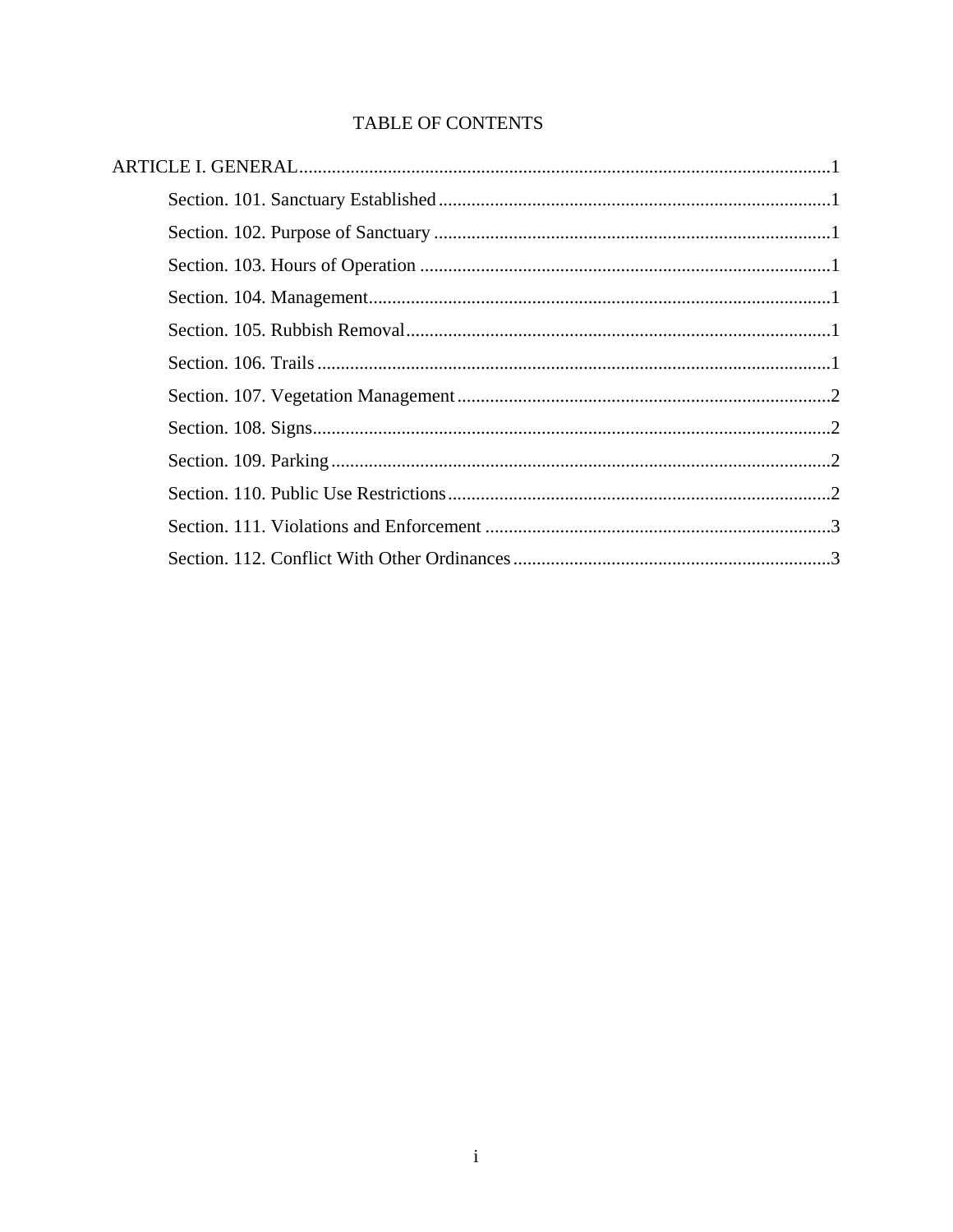### **CHAPTER 612A TOWN OF SCARBOROUGH ORDINANCE ESTABLISHING AND REGULATION THE USE OF THE RIVER WILDLIFE SANCTUARY**

#### **ARTICLE I. GENERAL**

#### **Section. 101. Sanctuary Established**

There is hereby established a sanctuary for wildlife, to be called the Scarborough River Wildlife Sanctuary (the "Sanctuary"), on the property located at Pine Point Road in the Town of Scarborough and identified on Scarborough Assessor's Map 28 as Lot 33, to be used and managed as described in this Ordinance.

#### **Section. 102. Purpose of Sanctuary**

The Sanctuary shall be used for the protection and encouragement of wildlife habitat and for the preservation of the historical significance of the property. Public access shall be limited to lowintensity uses such as observing, recording and appreciating wildlife and its habitat.

#### **Section. 103. Hours of Operation**

The Sanctuary will be open to the public from dawn to dusk year-round, but may be closed by order of the Director of Community Services, the Scarborough Police Chief or the Scarborough Fire Chief when special circumstances warrant closure.

#### **Section. 104. Management**

Management of the operation of the Sanctuary shall be the responsibility of the Director of Community Services with the advice of the Recreation Advisory Committee.

#### **Section. 105. Rubbish Removal**

Sanctuary will not provide rubbish collection and disposal for users of the Sanctuary. All persons using the Sanctuary must carry out what they carry in.

#### **Section. 106. Trails**

As funding permits, the Town will develop a system of public use trails in the Sanctuary, such trails to be maintained in their natural state to the greatest extent possible. The Recreation Advisory Committee shall create a plan for trails and buffers and present such plan to the Town Council with a request for funding to implement the trail and buffer plan. Such plan shall include scenic vistas along the trail system and a natural evergreen buffer along the frontage of Route 9. Ongoing maintenance of the trail system, including signage and the regular removal of trash and unnatural debris, shall be the responsibility of the Community Services Director.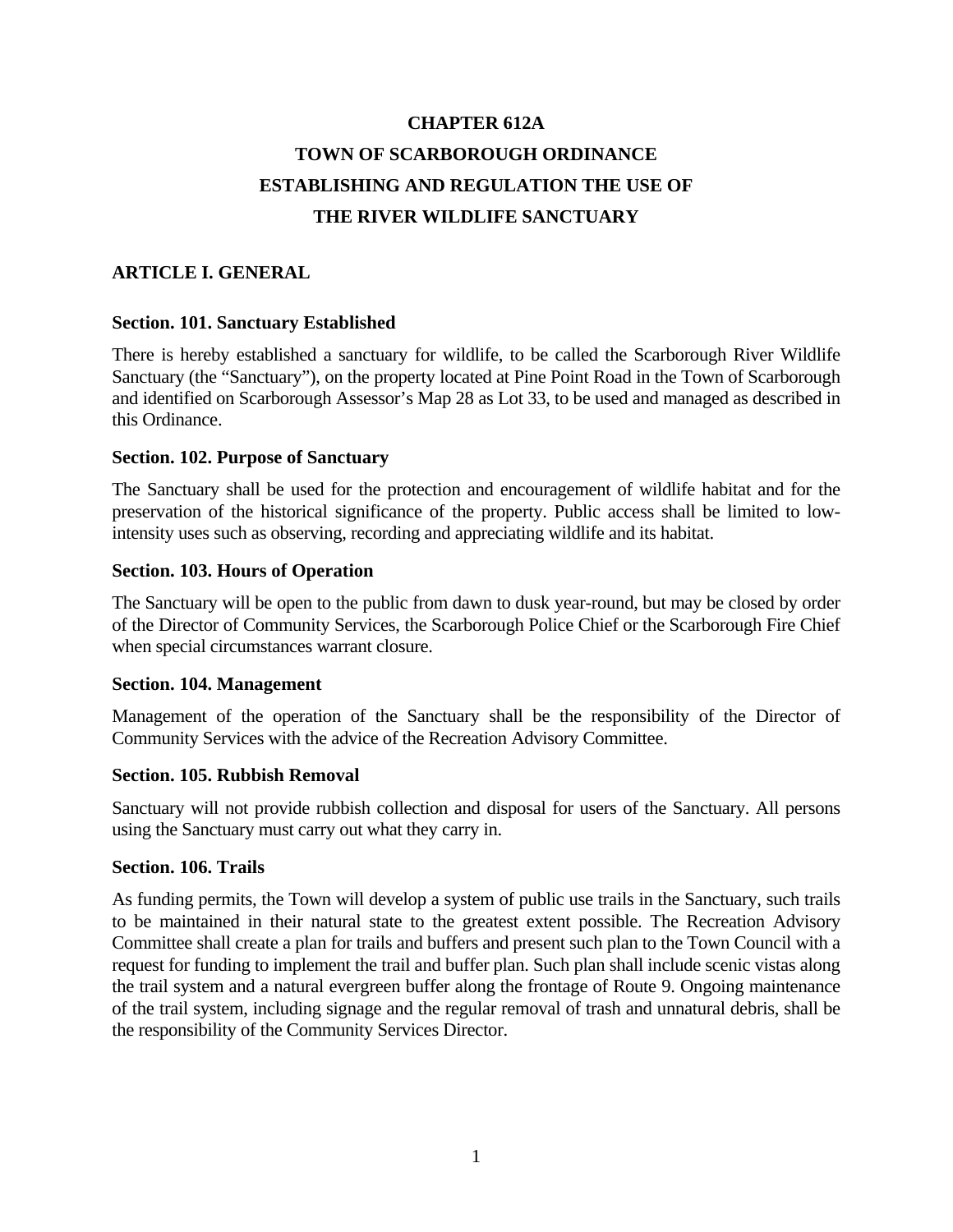#### **Section. 107. Vegetation Management**

The Recreation Advisory Committee, in consultation with the Conservation Commission, will develop a vegetation management plan that is consistent with the purpose of protecting wildlife in the Sanctuary and present such plan to the Town Council. Such plan shall be reviewed by the Recreation Advisory Committee in consultation with the Conservation Commission every three years and revised as needed. Any such revised plan shall be presented to the Town Council.

#### **Section. 108. Signs**

- As funding permits, the Town shall install and maintain a main entrance sign, which shall include the words "Scarborough River Wildlife Sanctuary" and contain a statement of the purpose of the Sanctuary.
- As funding permits, the Town shall install and maintain a sign at the beginning of the trails stating the permitted and prohibited uses of the trail system.
- The Town may install and maintain directory signs to mark trails and guide visitors.
- The Town may install and maintain informational signs to assist visitors in enjoying nature.
- The Scarborough Historical Society may install a sign describing the history of the area.

#### **Section. 109. Parking**

As funding permits, the Town shall develop an unpaved parking area for ten cars behind the natural buffer on Route 9.

#### **Section. 110. Public Use Restrictions**

The use of the Sanctuary by the public shall be limited to activities, which are compatible with the purposes of the Sanctuary. Any activity, which endangers persons or property, is prohibited. The removal of, molestation of, injury to or damage to anything natural, physical, pre-historical or historical within the Sanctuary. In addition, and without limitation, members of the public using the Sanctuary are prohibited from:

- Bringing motorized vehicles into the Sanctuary except on designated driveways and designated parking areas.
- Lighting bonfires or campfires.
- Consuming alcoholic beverages.
- Removing wildflowers or plants.
- Bringing unleashed pets into the Sanctuary.
- Smoking.
- Utilizing mechanical vehicles, including bicycles.
- Camping or tenting.
- Swimming.
- Fishing, hunting and trapping.
- Being present in the Sanctuary after dusk and before dawn
- Leaving or depositing any rubbish, trash or other waste material on the Sanctuary property.